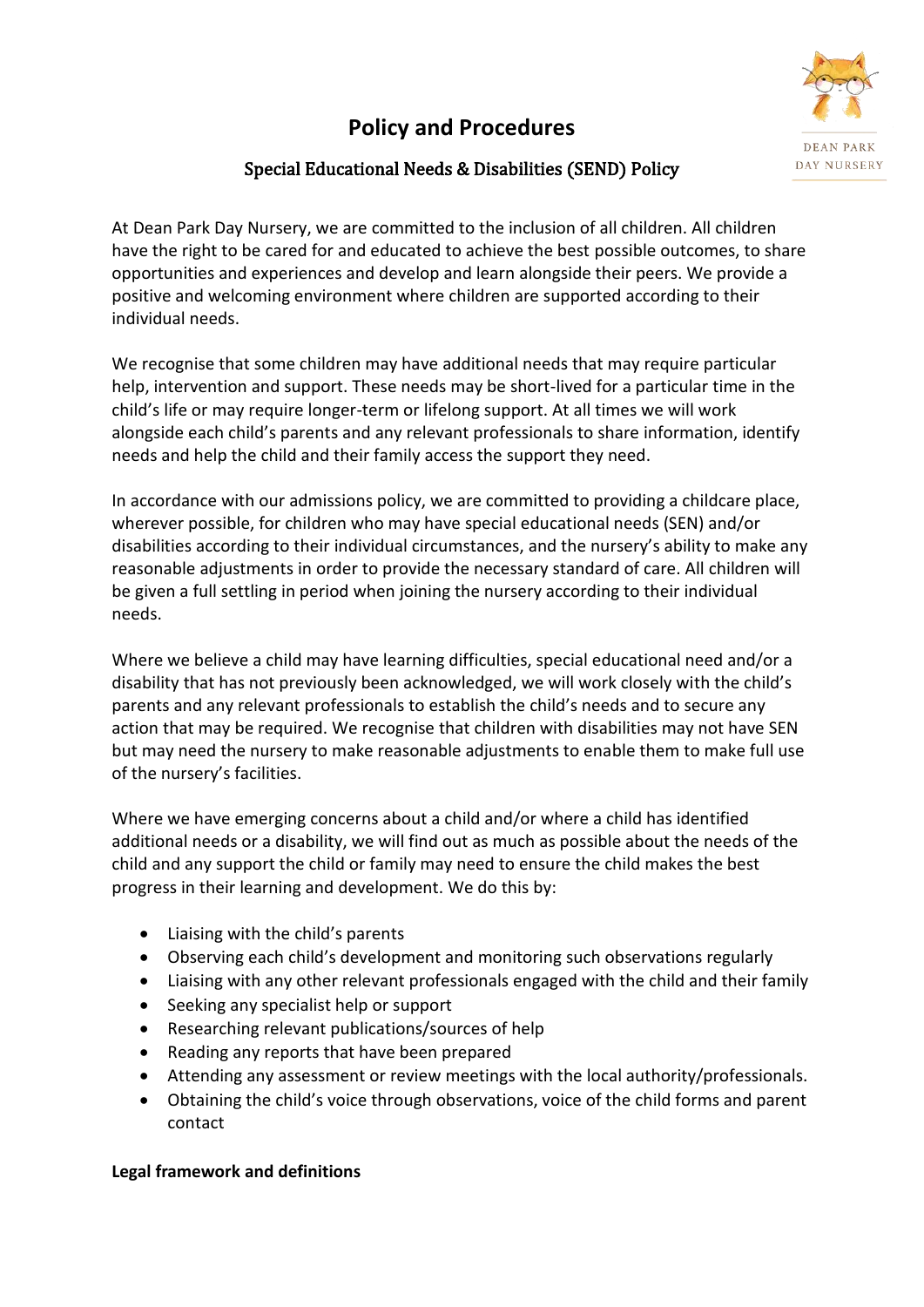The relevant legislation underpinning this policy includes:

- [Special Educational Needs and disability Code of Practice: 0 to 25 years](https://www.gov.uk/government/uploads/system/uploads/attachment_data/file/319639/Code_of_Practice-Final-10June2014.pdf)
- [The Children and Families Act 2014, Part 3](http://www.legislation.gov.uk/ukpga/2014/6/contents/enacted)
- [The Equality Act 2010](http://www.legislation.gov.uk/ukpga/2010/15/contents)
- Special Educational [Needs and Disability Regulations 2014](http://www.legislation.gov.uk/uksi/2014/1530/contents/made)
- [Statutory Framework for the Early Years Foundation Stage \(from September 2014\)](https://www.gov.uk/government/uploads/system/uploads/attachment_data/file/299391/DFE-00337-2014.pdf)
- Working Together to Safeguard Children 2018

We use the definitions set out in the law to describe SEN and disabilities.

- A child has SEN if they have a **learning difficulty or disability** which calls for **special educational provision** to be made for them.
- A **learning difficulty or disability** means that a child of compulsory school age has a significantly greater difficulty in learning than the majority of other children of the same age; and/or has a disability which prevents or hinders them from making use of the sort of facilities generally provided for others of the same age.
- For children aged two or above, **special educational provision** is educational provision that is additional to or different from that made generally for other children of the same age. For a child under two years of age, special educational provision means educational provision of any kind.
- A child under compulsory school age has SEN if he or she is likely to have a learning difficulty or disability when they reach compulsory school age or would do so if special educational provision was not made for them.
- A **disability** is defined in the [Equality Act 2010](http://www.legislation.gov.uk/ukpga/2010/15/contents) as 'a physical or mental impairment which has a long-term and substantial adverse effect on their ability to carry out normal day-to-day activities'. 'Long-term' is defined as 'a year or more' and 'substantial' is defined as 'more than minor or trivial'. This definition includes sensory impairments such as those affecting sight or hearing, and long-term health conditions such as asthma, diabetes, epilepsy, and cancer. Children with such conditions do not necessarily have SEN, but there is a significant overlap between disabled children and those with SEN. Where a disabled child requires special educational provision they are also be covered by the SEN definition.

# **Aims**

The nursery has regard to the statutory guidance set out in the Special Educational Needs and Disability Code of Practice: 0 to 25 years (2014). We have clear arrangements in place to support children with SEN and disabilities.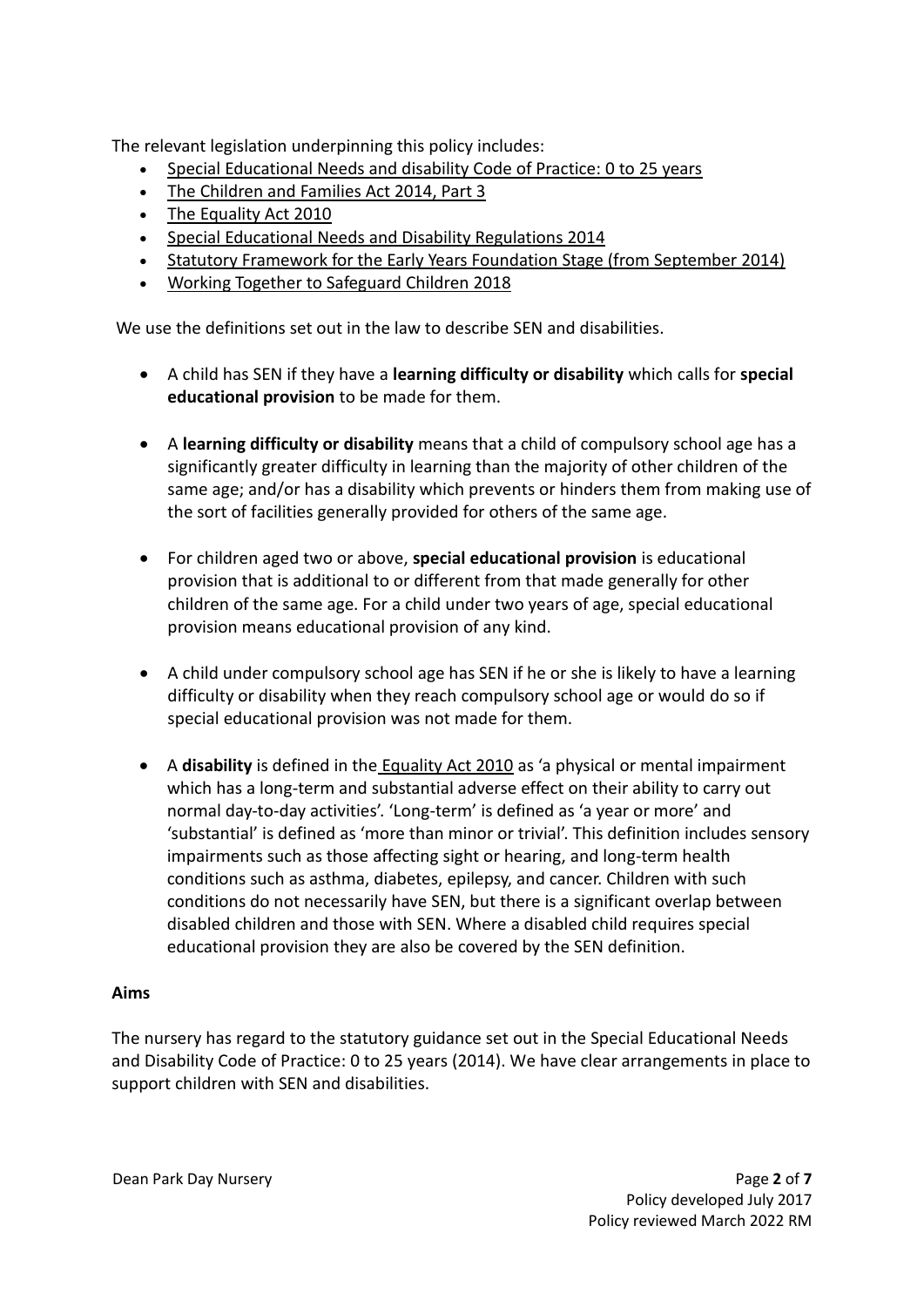We aim to:

- Recognise each child's individual needs through gathering information from The child, parents and others involved with the child on admission and through our procedures for observation and assessment
- Ensure all staff understand their responsibilities to children with SEN and disabilities and have regard to the guidance given in the Special Educational Needs and Disability Code of Practice 2014
- Plan, provide and help parents to obtain any additional help or support for any needs not being met by the universal service provided by the nursery
- Include all children and their families in our provision, making reasonable adjustments where needed
- Provide well-informed and suitably trained practitioners to help support parents and children with special educational needs and/or disabilities
- Identify any emerging concerns that might suggest a child has special educational needs and/or disabilities at the earliest opportunity and plan for those needs through a range of strategies
- Share any information received and assessments made by the nursery with parents and support parents in seeking any help they or the child may need
- Seek any additional help needed including requesting an Education, Health and Care (EHC) Needs Assessment where the nursery's own actions are not helping the child to make progress
- Work in partnership with parents and other agencies in order to meet the individual children's needs, including health services and the local authority, and seek advice, support and training where required
- Monitor and review our practice and provision and, if necessary, make adjustments and seek specialist equipment and services if needed
- Ensure that all children are treated as individuals/equals and are encouraged to take part in every aspect of the nursery day according to their individual needs and abilities
- Ensure that gifted and talented children who learn more quickly are also supported
- Encourage children to value and respect others
- Challenge inappropriate attitudes and practices
- Promote positive images and role models during play experiences of those with additional needs wherever possible
- Celebrate diversity in all aspects of play and learning.

## **Methods**

We will:

• Develop and maintain a core team of staff who are experienced in the care of children with additional needs. Staff will be provided with specific training to help them make

Dean Park Day Nursery Page **3** of **7**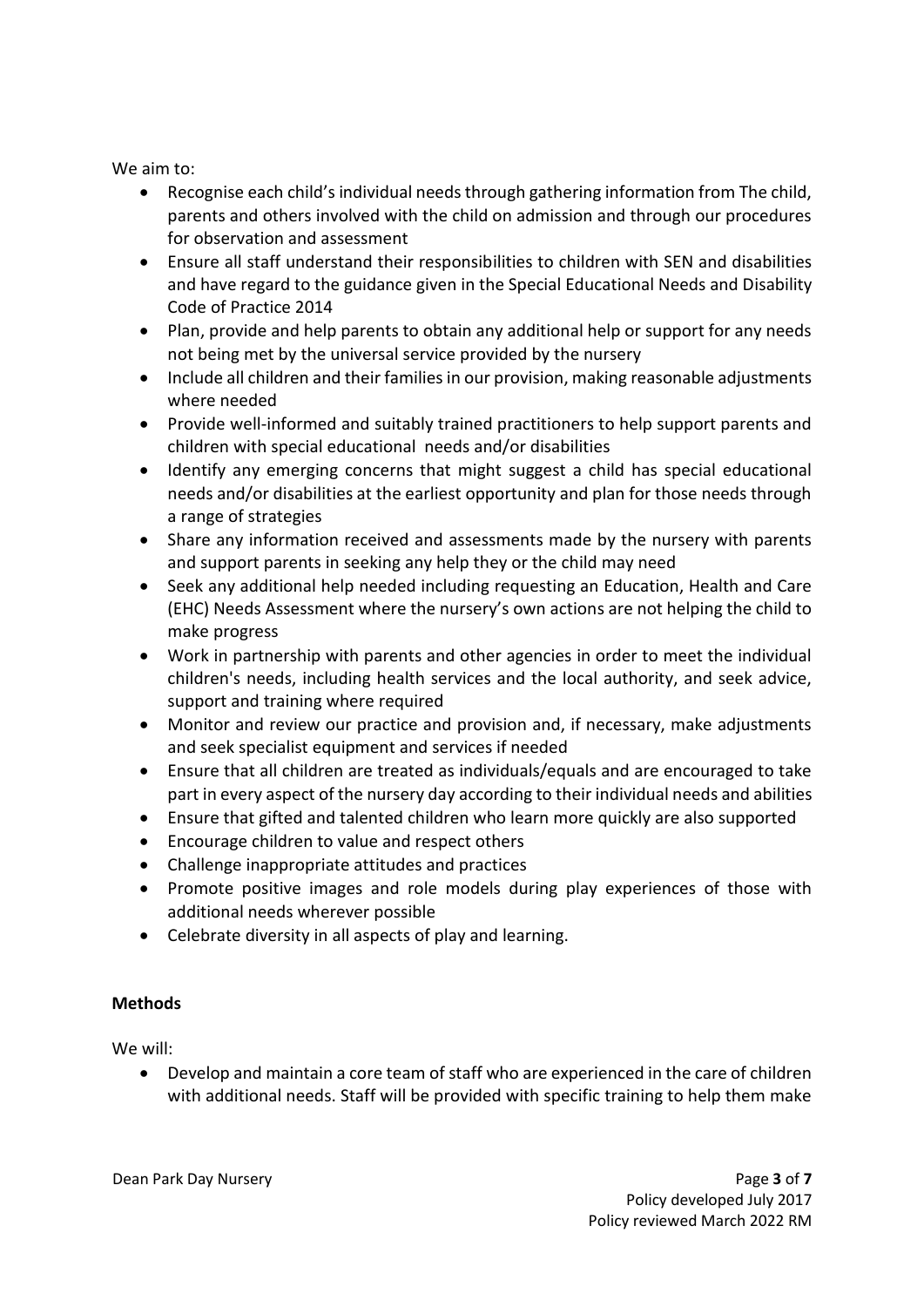any special educational provision needed and meet the requirements of the Special Educational Needs and Disability Code of Practice 2014

- Identify a member of staff to be our Special Educational Needs Co-ordinator (SENCO) and share their name with parents (see below for an explanation of their role)
- Provide a statement showing how we provide for children with learning difficulties and/or disabilities and share this with staff, parents and other professionals
- Ensure that the provision for children with learning difficulties and/or disabilities is the responsibility of all members of staff in the nursery
- Ensure that our inclusive admissions practice includes equality of access and opportunity
- Ensure that our physical environment is, as far as possible, suitable for children and adults with disabilities
- Work closely with parents to create and maintain a positive partnership which supports their child(ren)
- Provide differentiated activities to meet all individual needs and abilities to give a broad and balanced early learning environment for all children including those with learning difficulties and/or disabilities
- Ensure that parents are consulted with and kept informed at all stages of the assessment, planning, provision and review of their child's care and education, including seeking any specialist advice
- Ensure that children's views are sought and listened to
- Use a graduated approach (see explanation below) to identifying, assessing and responding to children who have emerging difficulties, suggesting they may have special educational needs or a disability that requires a different approach
- When planning interventions and support, agree the outcomes and the expected impact on progress and a date for review
- Hold review meetings with parents at the agreed times and agree any changes or adjustments to support
- Seek any further advice or support needed including multi-agency approaches, Early Support and requesting an Education, Health and Care (EHC) Needs Assessment where the nursery's own actions are not helping the child make progress
- Liaise with other professionals involved with children with learning difficulties and/or disabilities and their families, including transfer arrangements to other settings and schools. We work closely with the next school or care setting and meet with them to discuss the child's needs to ensure information exchange and continuity of care
- Provide parents with information on sources of independent advice and support
- Keep records of the assessment, planning, provision and review for children with learning difficulties and/or disabilities
- Provide resources, in so far as we can (human and financial), to implement our SEN/disability policy
- Ensure the privacy of children with learning difficulties and/or disabilities when intimate care is being provided
- Provide in-service training for practitioners and volunteers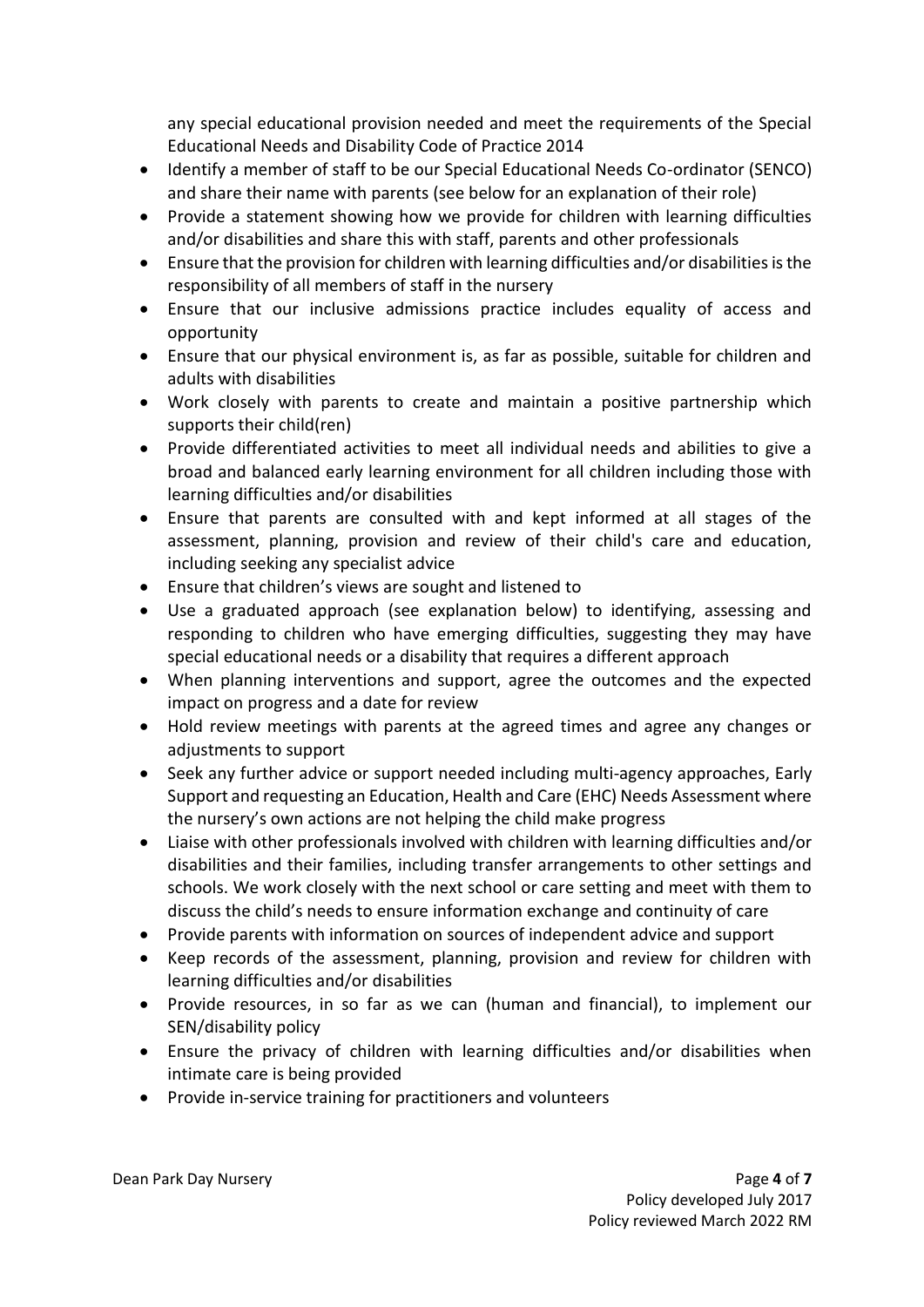- Raise awareness of any specialism the setting has to offer, e.g. Signalong trained staff Makaton trained staff
- Ensure the effectiveness of our SEN/disability provision by collecting information from a range of sources e.g. assessment information, targeted plans and outcomes, staff and management meetings, parental and external agencies' views, inspections and complaints. This information is collated, evaluated and reviewed annually
- Provide a complaints procedure and make available to all parents in a format that meets their needs e.g. braille, audio, large print, additional languages
- Monitor and review our policy annually.

# **The role of the Special Education Needs Co-ordinator (SENCO)**

The role of the SENCO is to provide a lead for staff in relation to SEN and disabilities and to make sure procedures are followed, appropriate records kept and parents are involved. The child's practitioner (key person) will normally remain responsible for working with the child on a daily basis and for planning and delivering an individualised programme. The particular responsibilities of our SENCO are:

- ensuring all practitioners in the setting understand their responsibilities to children with SEN and the setting's approach to identifying and meeting SEN
- advising and supporting colleagues
- ensuring parents are closely involved throughout and that their insights inform action taken by the setting
- liaising with professionals or agencies beyond the setting.

Our nursery SENCO is Rebecca Ballington.

# **Graduated approach**

In line with requirements of the Special Educational Needs and Disability Code of Practice, we take a graduated approach to working with children with emerging concerns and their families.

This approach includes:

- An analysis of the child's needs including whether we should seek more specialist help from health, social services or other agencies
- An agreement about the interventions and support needed and the expected impact on progress and a date for review
- Implementation of the interventions or programmes agreed, including assessing the child's response to the action taken
- A review of the effectiveness of the support and its impact on the child's progress by the key person, SENCO, the child's parent(s) and the views of the child, including any agreed changes to outcomes and support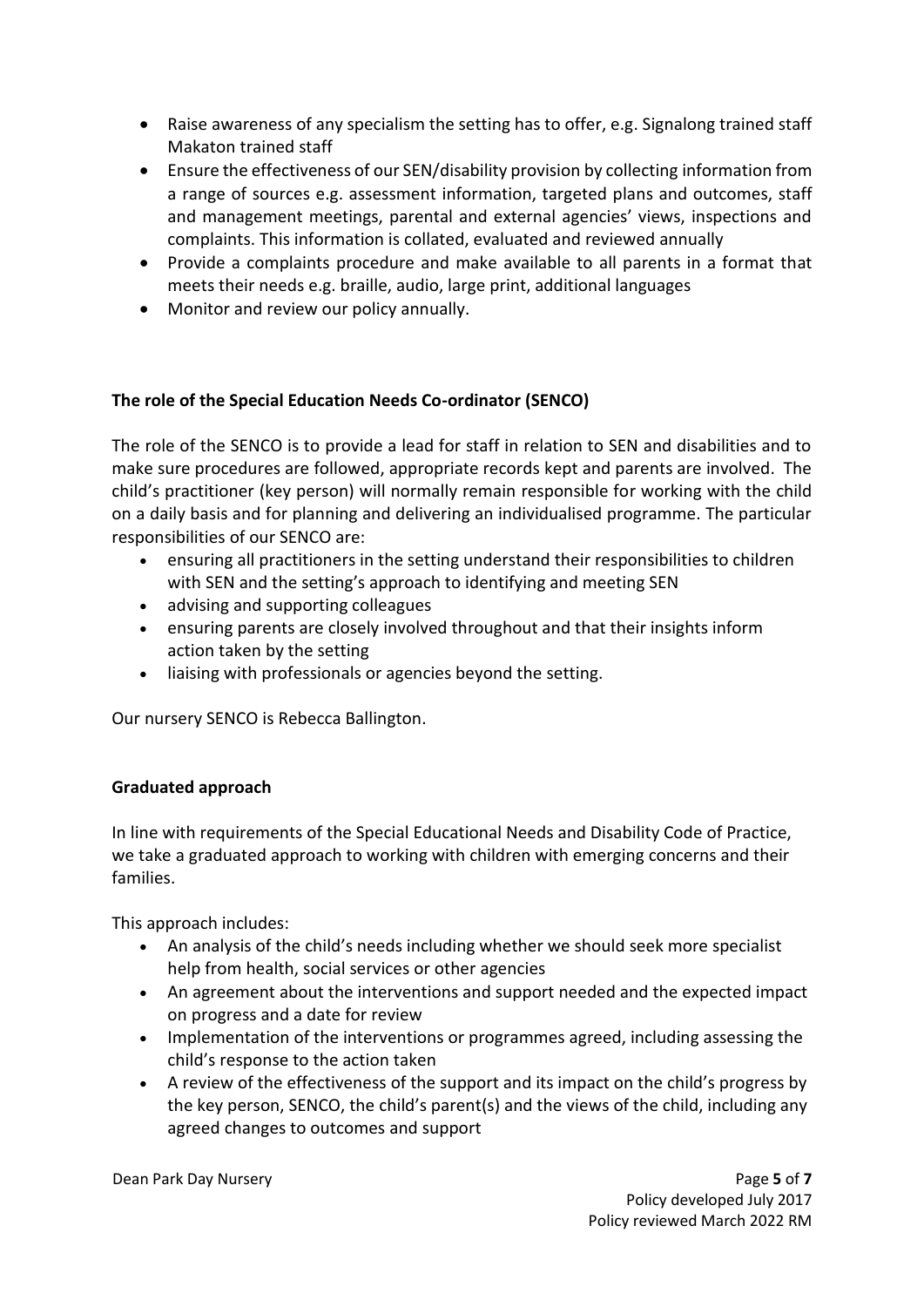• Revisiting this cycle of action in increasing detail and frequency including seeking further specialist help to secure good progress until the SENCO, key person, the child's parent(s) and any other professionals involved agree intervention is no longer needed or decide to request an education, health and care needs assessment (see below).

### **Education, Health and Care (EHC) Needs Assessment and Plan**

If the help given through the nursery's graduated approach is not sufficient to enable the child to make satisfactory progress, we may request, in consultation with the parents and any external agencies already involved, an assessment of the child's needs by the local authority. This is called an Education, Health and Care (EHC) assessment. The assessment will decide whether a child needs an EHC assessment plan. This plan sets out in detail the education, health and social care support that is to be provided to a child who has SEN or a disability. The local authority will consult with parents and let them know the outcome of the assessment.

### **Early help assessment**

If we believe a child and their family would benefit from support from more than one agency, for example where a child may have difficulties linked to poor housing or difficult domestic circumstances, we may request or carry out an inter-agency assessment to get early help for the family. This early help assessment aims to ensure that early help services are co-ordinated and not delivered in a disjointed way. We will promote the use of Children Centres and work in partnership to support the family.

#### **Early Support**

Where children have disabilities we may seek additional help and resources through the Early Support Programme which co-ordinates health, education and social care support for the parents and carers of disabled children from birth to adulthood. There is more information on the Council for Disabled Children website: <http://councilfordisabledchildren.org.uk/earlysupport>

#### **Procedure for Resolving Complaints**

The Dean Park Day Nursery complaints policy should be followed if a parent wishes to make a formal complaint. The nursery has an open door policy and parents are welcome to discuss any issues with the SENCO or Nursery manager; SEND Early Years Team 01202 456232

#### **Procedure for child moving to a new setting/school**